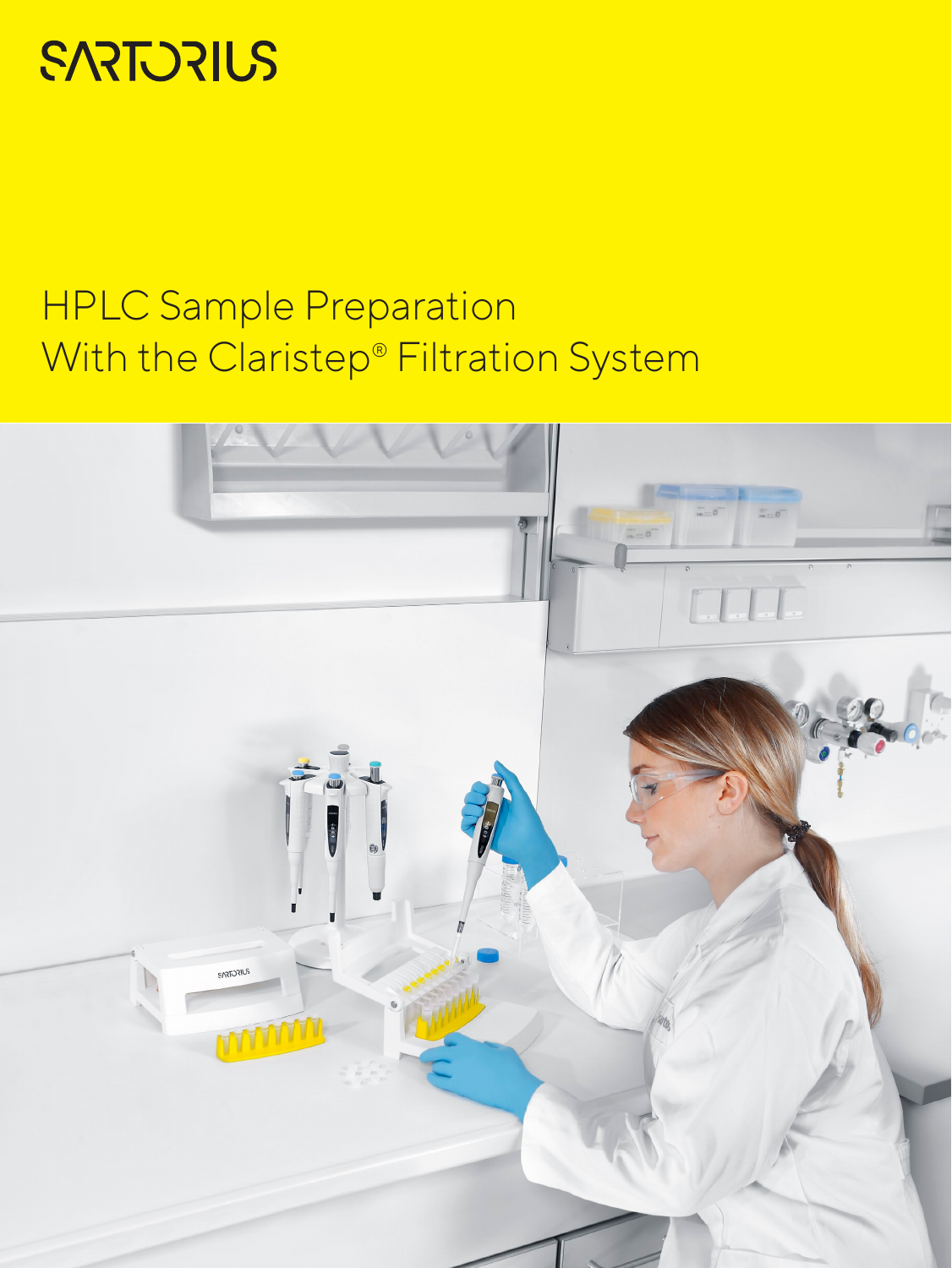# The Claristep® Filtration System



Claristep® Filter on top of the receiving vial

#### What Makes the Claristep® Filtration System So Easy to Use?

### The Power of Simplicity!

Do you process dozens of samples each day? This syringeless solution will help you reduce time, effort and waste—and minimize hand strain.

#### **Less Time**

Filter 8 samples simultaneously—without needing any power supply or a vacuum|pressure source.

**Less Stress** 

Simply place the filters on your vials, gently close the station and press on the station lid to filter—that's it!

**Less Waste** 

Filter up to 600 μL sample volumes without the use of syringes before you perform analysis, such as HPLC.

> Receiving vial positioned in the

Claristep® Station tray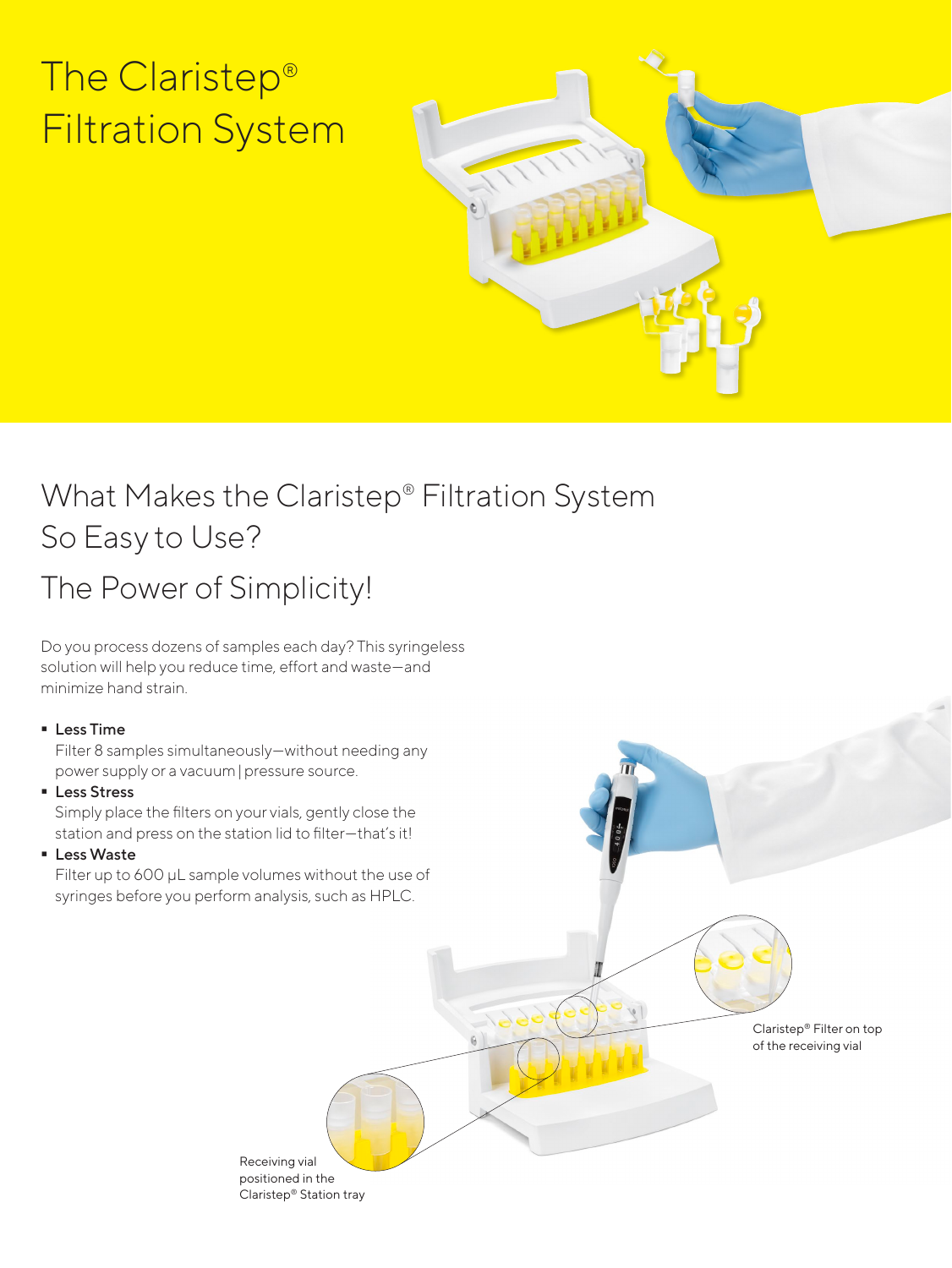### The Most Ergonomic Clarification— How Does It Work?

- 1. Close the station lid. The grooves align the caps automatically, securely sealing every single Claristep® Filter unit for the most convenient processing.
	- **SARTORIUS**
- 2. Apply slight uniform pressure with your hand to start sample clarification. You will feel a certain resistance while liquid is pressed through each membrane.



- 3. Press down on the station lid so that the left and right corners touch the base plate. Hold the lid in place for 3 seconds to ensure all sample liquid is filtered through.
- 4. Claristep® Filter units press liquid through each membrane by an air pocket that forms over each filter unit when the station lid is closed. This air pocket is released when you stop holding down the lid—you will feel it in your fingertips!